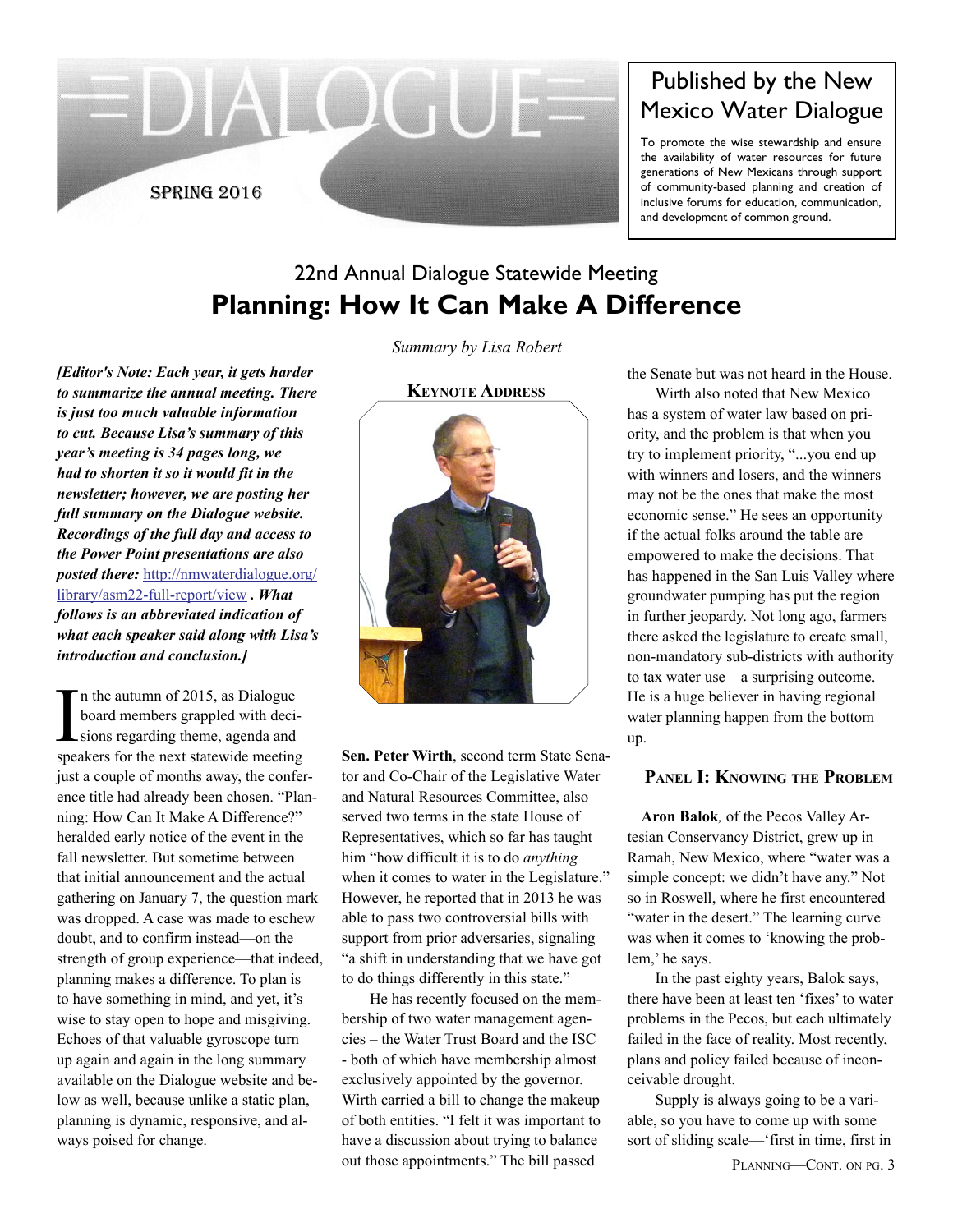#### **Spring 2016**

The *Dialogue* is a publication of the New Mexico Water Dialogue.

#### **Board of Directors:**

**Mark Anderson**, Cimarron **Joaquin Baca,** Albuquerque **Dale Ballard,** Carlsbad **Aron Balok,** Roswell **Michael Benson**, Ft. Defiance **Consuelo Bokum**, Santa Fe **John Brown**, Corrales **Aaron Chavez,** Farmington **Kathy Clark,** T or C **Eileen Dodds,** Datil **Gary Esslinger**, Las Cruces **Don Diego Gonzales**, Velarde **Sharon Hausam,** Laguna **Simeon Herskovits**, Taos **Dennis Inman**, Quemado **Jason John**, Navajo Nation **John Jones**, Estancia Basin **Ramon Lucero,** Ilfeld **Alex Puglisi**, Santa Fe **Adam Ringia,** Laguna **M.H. (Dutch) Salmon,** Silver City **Janice Varela**, Pecos

**Layout, production, photos**: Kathy Grassel

**Bob Wessely**, Las Vegas

 **Printing:** Valliant Printing

#### **Website:** *www.nmwaterdialogue.org*

Copyright ©2016. All rights reserved. Send comments and letters to: Consuelo Bokum, Editor New Mexico Water Dialogue 1300 Canyon Rd. Santa Fe, New Mexico 87501 Email: *consuelobokum@gmail.com*



# Opening Remarks from the President at the 22nd Dialogue Annual Meeting

*Summarized by Lisa Robert*

The Sacrifician School and a member of the Navajo Nation, has worked for the tribe's water resource department since 2001. Even after fifteen years, ason John, President of the N.M. Water Dialogue and a member of the Navajo Nation, has worked for the tribe's water resource departhe says, there's always something new to learn. "I think that goes for everyone when it comes to water, planning and implementation. One of the toughest things we've all had to deal with is the *politics* of water.

 The Navajo Nation has spent over ten years talking to the State of Utah concerning water rights for Navajo Nation lands there. We recently came to an agreement for 81,000 acre-feet of depletion per year in Utah, and now that agreement has just started making its way through Navajo Nation Council. In that process, it will become very political." Settlements eventually involve money for projects, and the team at Navajo that deals with water rights tries to "put together a plan that we can stand behind and defend until the very end. That's what the Utah settlement is. We are requesting just over \$200 million in funding for projects that will serve the future for people in the Utah portion of Navajo, to provide water for economic growth… We've been planning this for over ten years, and we're just now beginning the approval process."

 John notes that the San Juan settlement in New Mexico was passed by the Navajo Nation Council in 2004, but wasn't approved by Congress until 2009. A fiveyear time span is "quick in terms of a water settlement," he says, and the Utah agreement is going to "present some challenges. We're squeezed into a timeframe because there's going to be a change in U.S. administration. It's a presidential election year, and there may be new faces in Congress as well. We have to take those political frameworks into account when we're trying to move a settlement through for implementation, so we're on a bit of a tight schedule, trying to squeeze what we did in five years for the San Juan into *one* year for the Utah settlement. That is quite ambitious."



 The Navajo Nation is home to "a large political front that desires a lot of information when it comes to water right settlements," John says, and that can mean controversy between those who believe the tribe is owed "these rights based on the fact that we were here a long time," and those who must reconcile technical and legal considerations within the existing policy framework of the Colorado River Basin and the State of Utah. "All of those factors go in and it will become very political as people start to express their opinions about what a water right should be."

 The parallels to regional water planning in New Mexico are not lost on John. As a member of a government staff, and as president of the not-for-profit Water Dialogue, he knows the concerns of both citizen advocates and state employees. "I share the same situation as the state folks when I'm talking to the Navajo Nation's public about water planning. People want information; they want us to come out to their area and have a dialogue with them about water now, water in the past, water in the future." That requires resources and manpower, both of which are in short supply. As advocacy organizations and government agencies put heavier emphasis on water planning, insufficient funding is an issue common to all, John says. "Yes we need more money for planning, but we all should agree on where that money in the future is focused."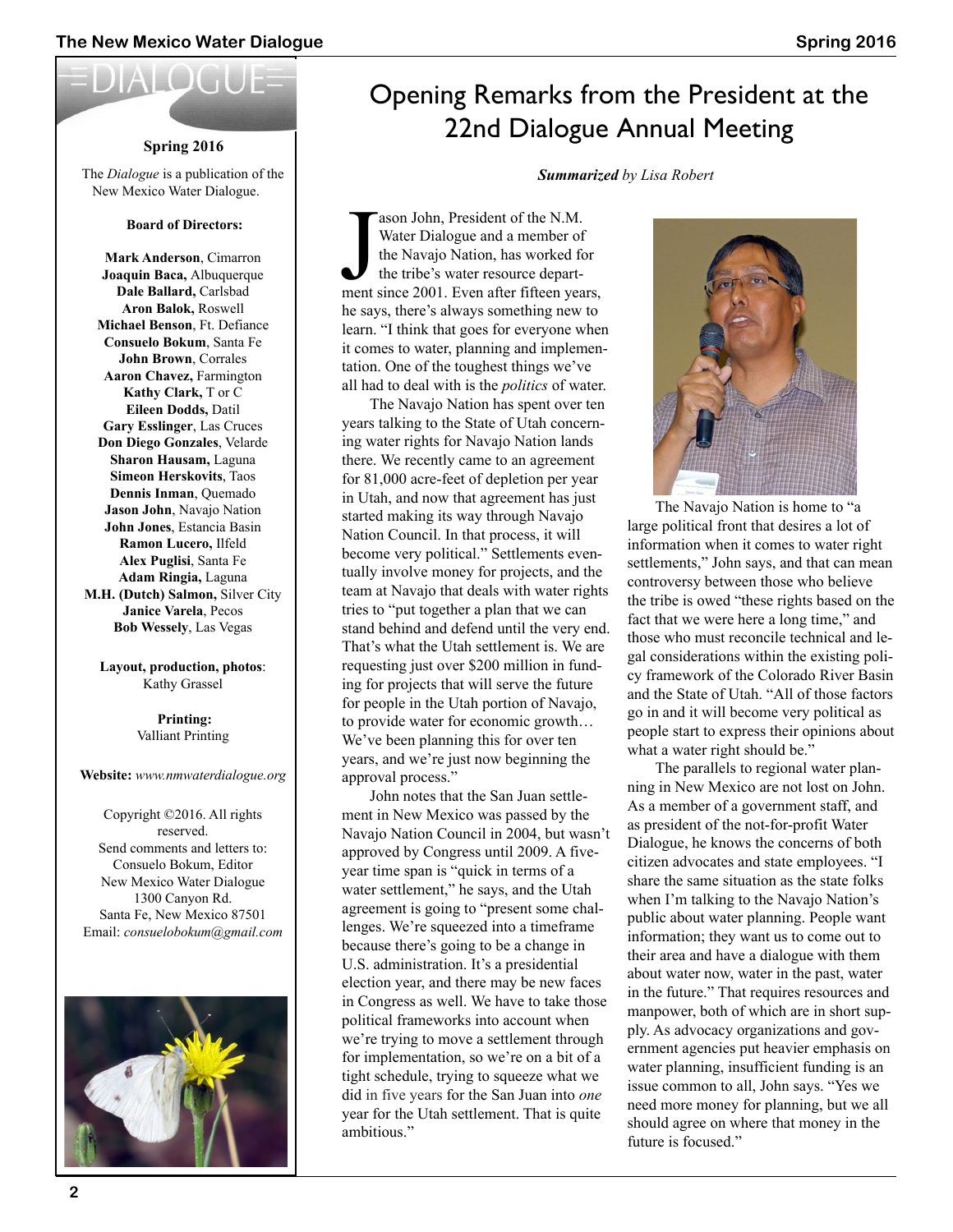#### **The New Mexico Water Dialogue Spring 2016**

PLANNING—CONT. FROM PG. 1



right', priority dates, adjudication. "We *have* to get our state adjudicated to fix the problem," Balok says, but Active Water Resource Management scares him because nobody can put a finger on what it is. However, all parties realize they're facing the real threat of a priority call that they'll have to curtail pumping, with maybe millions or billions of dollars worth of economic impact. Then they'll decide to do *something*."



**Norm Gaume**, retired P.E., Water Resources Consulting Engineer, says knowing the problem is the first step in clear thinking about anything we do. Knowing the problem needs to be done on a collective basis, Gaume says, because "these are societal issues with a public resource that's essential to us all. There needs to be some consensus if we're going to get a good solution."

Gaume was able to successfully apply this model two times during his career, first to reduce groundwater depletions and then to come to an agreement in the Pecos Valley after an intensive five-year public process. Today, New Mexico has a Pecos Compact credit of over 100,000 acre-feet.

Gaume was asked to address what several current and controversial water development proposals have in common: the Gila River Diversion and Storage Project, authorized by the 2004 Arizona Water Settlements Act; the water supply for the Santolina Master Planned Development on Albuquerque's west side; and the "scheme" to export groundwater from the San Augustin Plains in Catron County. "The most striking common factor is that none of the three is the result of considered planning," Gaume says. "We didn't define a problem; we didn't define alternatives; we didn't select a solution… Also common to the three proposals is the fact that they are 'pushed by proponents and speculators seeking private benefit at public expense.'" Underlying all these projects is the need to base decisions on hydrologic reality. "We need to be talking about real water and real water rights," Gaume says.

**Virginia Necochea**, Executive Director of the Center for Social Sustainable Systems, is an educational researcher in the field of race studies and cultural foundations. Necochea heads SESOS, an organization which strives to protect traditions and ways of life in her community, the Valle de Atrisco in Albuquerque's South Valley.



She knows that the Santolina Master Plan threatens her community. "The enormous cultural and capital value of water rights and irrigable land are irrefutable," says Necochea. "In contradiction, the South Valley is considered one of the poorest areas in Albuquerque while the water for new development will have to come from existing users—farmers and irrigators in the mid-Rio Grande valley. There is no unallocated water in the basin."

"Water planning on any level stands to make the greatest difference if it truly integrates the needs and voices of those who continue to be left in the margins: the poor, the historically disenfranchised, those that will be most impacted by proposed change, and those on the front lines," she concludes.

#### **Reports on New Studies**



**Ken Peterson***,* hydrologist and modeler with the New Mexico Water Resources Research Institute, says withdrawals that constitute the "administrative water supply" are very well known and reported every five years, but that is only a piece of the picture. The total physical supply is *not* as well known, and represents a much larger portion of the overall water budget than "the human part." Total administrative withdrawals vary annually according to availability, but they are less variable than actual precipitation or evaporation.

Peterson says estimates of evapotranspiration are "fairly unreliable still," and modelers are trying to devise ways to "capture" that variability and temporality.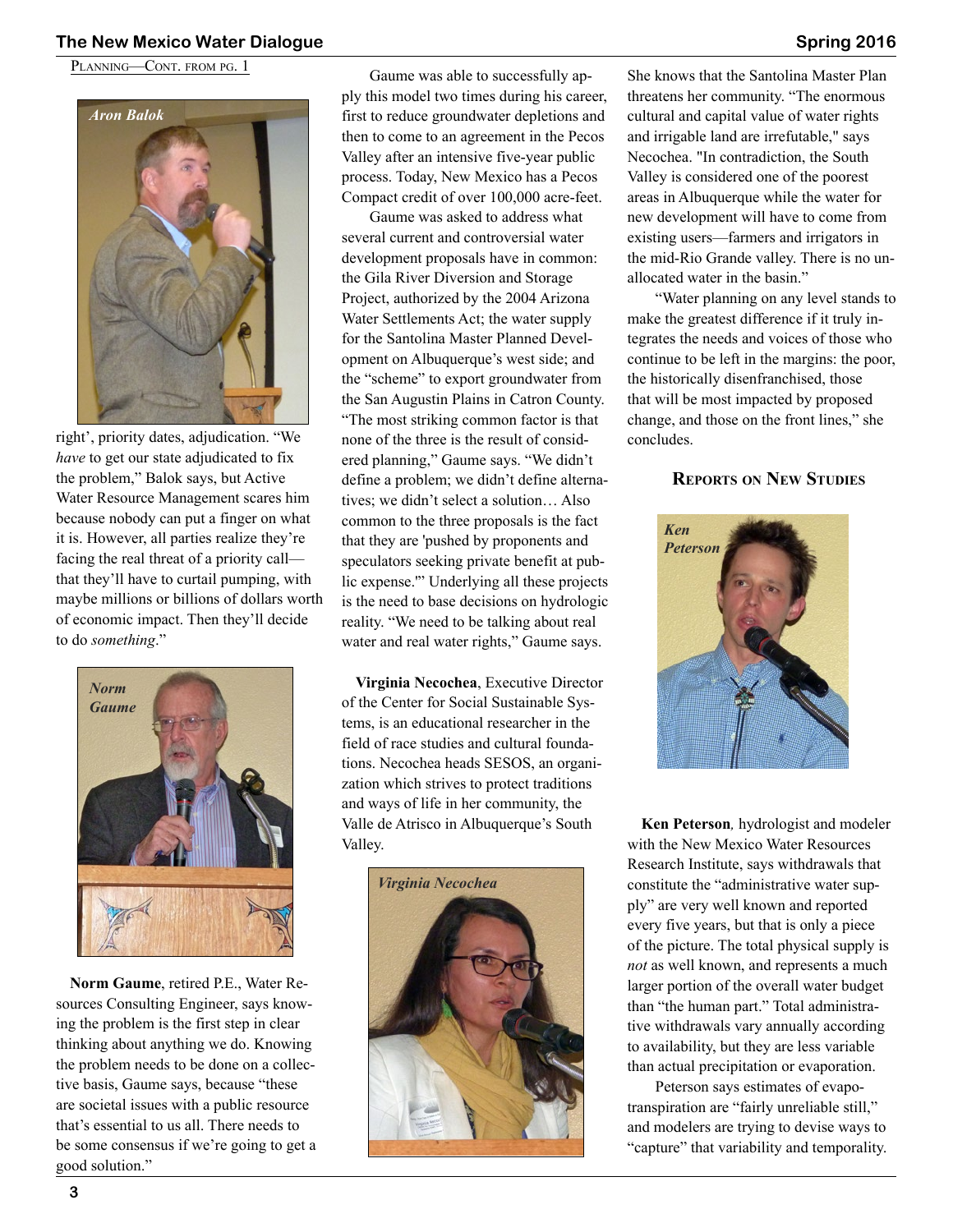#### **The New Mexico Water Dialogue Spring 2016**

Peterson believes the Dynamic Statewide Water Budget is New Mexico's answer to keeping up with trends in planning because it "synthesizes water supply-anddemand information from across the state into a single tool, to provide information on water sources and use at a variety of spatial scales."



**Phil King**, Professor of Civil Engineering at NMSU, quips, "Chaos is something you're not so aware of if you're in the street, floating along *with* it." That's a reference to the hydrologic reality of the Lower Rio Grande, which King and several other resource experts studied at the behest of the State Legislature in 2014 (see "Learning to Live With Less Water," *NM Water Dialogue*, Spring, 2015).

One "deliverable" of the requested supply and demand assessment was "a coherent list of vulnerabilities" that the LRG faces to help with policy formation at the state level. King believes what the interdisciplinary and inter-university group learned has already aided decision making at the *local* level. One product of the study is a greater understanding of the increased reliance on groundwater. During the *current* drought, bigger and more numerous modern wells have rapidly created a "cliff" effect, with "drains going dry and river conveyance efficiency going down very quickly."

"Whether or not you buy the notion of climate change, there are bigger and better droughts out there than what we're seeing…Something is going on that's very different now." In addition, there are bigger "legal vulnerabilities," King acknowledges, referring to the Supreme Court case Texas filed in 2013. "You could get away with that in the 1990s, but you can't get away with it in the 2000s."

#### **Panel II: Regional Water Planning—Emerging Issues**

**John Brown**, of the Middle Rio Grande Water Assembly and the Water Dialogue, believes the first emerging issue is a structural one, that involving "who and what constitutes the water planning regions." He cited the need for ensuring that all significant stakeholders are adequately represented, and worried that there are no guarantees that any element of a regional water plan will ever be implemented and that there is no provision for continuity of the regional planning effort.



To be effective, planning needs to happen "in closer synch with the agencies and actors that open and close the valves" by "paying attention to the design of the institutional arrangements for making that happen," and taking into account those critical intangibles "that markets ignore as 'externalities,' including the loss of ecosystem services and other costs we all bear as a society." See [http://nmwaterdialogue.](http://nmwaterdialogue.org/new-mexico-water-dialogue/library/water-governance) [org/new-mexico-water-dialogue/library/](http://nmwaterdialogue.org/new-mexico-water-dialogue/library/water-governance) [water-governance](http://nmwaterdialogue.org/new-mexico-water-dialogue/library/water-governance) for papers issued by Governance Study Group.

**Sharon Hausam**, Planning Program Manager with the Pueblo of Laguna and a Dialogue Board member, remembers that "drivers for, and barriers to, participation" was a topic of much interest at last summer's gathering of regional water planners at Sevilleta. The Governance Study Group, formed as a result of that meeting,

### *Sharon Hausam*



has since drafted a series of issue papers, with recommendations for improving state and regional planning efforts. Among these are concerns that it's useful to have the participation of people who will be affected by decisions, that stakeholders both understand what is going on, and that the process allows them to inform the outcome. The process needs to make sure that it makes an effort to enable people to participate.

The Governance Study Group recommends establishing a new and permanent form of regional planning entity, as noted earlier by John Brown. A permanent organization at the regional level could take more time to seek out stakeholders, use best practices for informing the public, create more forums for participation, and keep people engaged by formally acknowledging their input.

**Dagmar Llewellyn**, a hydrologist with the U.S. Bureau of Reclamation, highlighted a number of federal programs that foster "water management planning" and offer assistance to regional water planning groups "in figuring out what the water

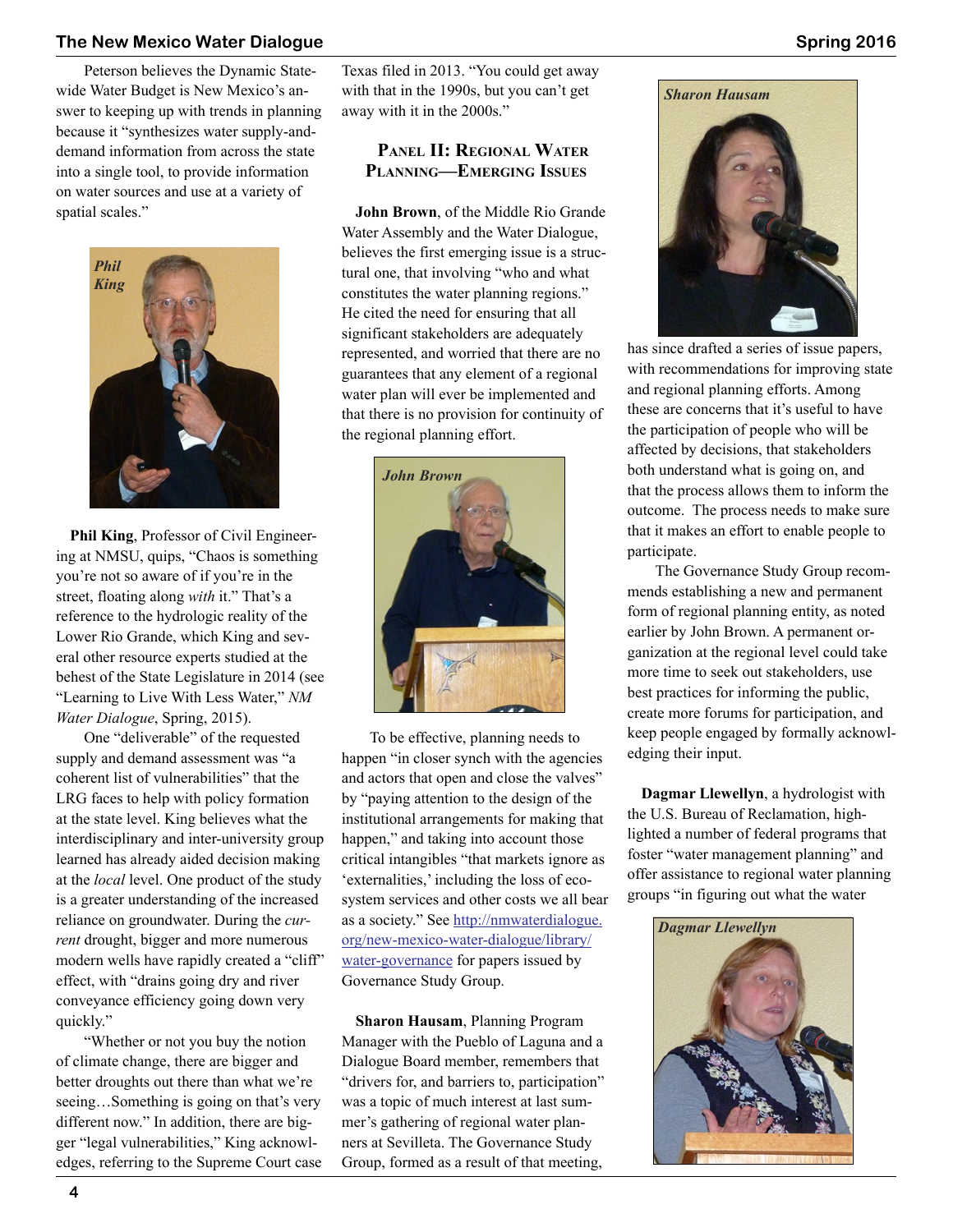### **The New Mexico Water Dialogue Spring 2016**

supply is going to be in the future, and how we can address growing gaps between supply and demand." These programs dovetail, she says, with the purposes of the day's Dialogue meeting in that they encourage institutions to become more nimble and systems to become more resilient, they offer opportunities for federal assistance in funding, and they look to "enhance the dialogue through cooperation and coordination" via partnerships between Reclamation and local water management entities.

A directive "from high up in Reclamation" has prompted the incorporation of climate change planning into all of the agency's activities, Llewellyn says, and the agency is starting a brand new program on drought resilience, and offers water conservation field services. It just issued the [SECURE Water Act Report](http://www.usbr.gov/climate/) to Congress, which is summarized on page 7 and includes a WaterSmart program to examine "the groundwater component of a water budget for New Mexico, dovetailing with the work WRRI is doing."

In addition, the U.S. Army Corps of Engineers is trying to "bring together in one coordinated program" all of the federal entities working on climate change and planning in the Rio Grande basin at large. Efforts include prize competitions for desalinization, evaporation suppression technology for reservoirs, and better forecasting tools and communication.

*New Mexico In Depth*, a non-profit media organization that posts its content to a website, and shares it with various print, online, radio and television partners. Paskus' goal is to "write something that will resonate with people and make them suddenly really interested in water issues… Every story I write, I think this is *it*, *this* is the time, everybody's going to snap to attention and everything's going to change!" Alas, not so far. "When editors try to tell me that water is not an interesting story, or not an easy story for people to understand, I think that's a total load of crap."

At a talk by Dr. Eric Blinman on past adaptation in the Southwest in the face of big climatic changes and drought, she found herself taking pages of notes. Later, she distilled them down to four points: cultural expectations are abandoned with difficulty; people try to persist until too late; social conflict and breakdown make the economy worse; migration is the ultimate solution to climate change. "Here in New Mexico, we *know* what's coming…The thing that I think continues to hold New Mexico back—and maybe holds all of humanity back—is political will…Talk about solutions," she says, "even if it makes people mad."

### **Panel III: Report and Updates from the ISC**



**Laura Paskus**, a journalist who covers Western land, water, wildlife and energy issues, has just started a new project with



**Deborah Dixon**, Director of the Interstate Stream Commission, says that satisfying demands that we think we have is very complex. Besides the experts, the professionals, scientists, and the government, solving problems has to include "those who have something at stake" as well as "processes, good leadership, lots of communication, and undoubtedly, some policy changes."

When the ISC recognized it needed to update water plans with limited resources, "we improved the process as we thought was appropriate, which was to try and make the plans consistent." With limited funding and staff, it's been a challenge, but they are on a schedule to complete the updated regional plans in 2016 and have them accepted by the Interstate Stream Commission by the end of the year.



**Angela Bordegaray**, Water Planner for the Interstate Stream Commission, says relative to the theme for Dialogue's 22nd annual meeting, planning has already made a difference. "It's hard to measure and quantify the value of planning, but for some reason, we all know it's important. In the regional arena, planning helps us educate each other about issues and what our neighbors might do to resolve water challenges. That's perhaps the greatest value right there."

**Tom Morrison**, a hydrology consultant with the Office of the State Engineer, says ISC planner Angela Bordegaray asked for a way to estimate the water supply for each of the sixteen regions. "We also needed a forecast for the water supply fifty years into the future," all of it to be done within a two-year timeframe and on a limited budget.

"We started by looking at the existing plans. Most of them utilized a water budget approach, showing inflows, outflows,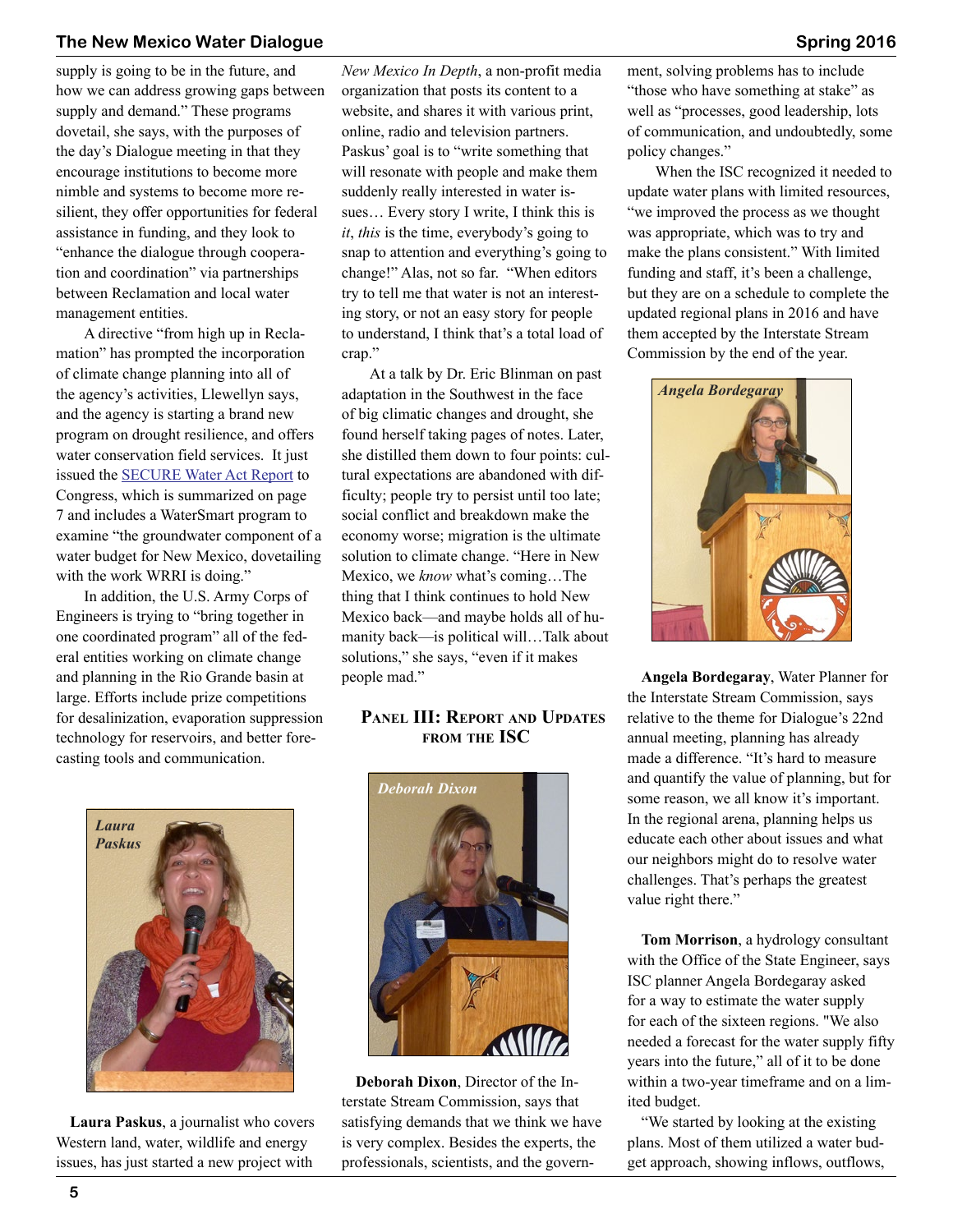

recharge and discharge, but did not include *institutional constraints* such as water rights limitations, and *legal* limitations on access to supply.

The ISC needed a plan that relies on available data and ability to use the *2010 Water Use and Categories Report* that the State Engineer published in 2013. They also needed to deal with drought. Morrison acknowledges that "a number of assumptions were made. We *had* to make assumptions. Some of them could be replaced with more rigorous work, and we're hoping in the future we can do a much better job of estimating the water supply for the state."

**Marquita Russel**, Chief of Programs at the New Mexico Finance Authority, says that for the past twenty years, the agency has been "a major funder of public infrastructure projects around the state," with fifteen different funding programs, including one that supports water, planning, and bringing wastewater services to areas



without such systems. Created in 2002, the Water Trust Board is a diverse, sixteenmember body that reviews water projects and makes recommendations to the legislature on how to spend an annual \$20- to \$40 million in state severance tax monies on "everything from the source of water to the use of water," including Endangered Species Act projects and implementation,

watershed restoration and management projects, flood prevention, water conservation, water treatment, and water storage. The Water Trust Board funds water conservation plans, master plans, comprehensive plans, portions of asset management plans, metropolitan redevelopment plans and economic development plans.

#### **A Conclusion for the Time Being**

Just as the last minute word juggling in Dialogue's Statewide Meeting title portends, *planning* embodies the opportunity to think again. The message that citizens and scientists and legislators and funders and technical people have all underscored here is that we must resist entombing what we know in concrete. We have to be willing to revisit, revise, and perpetually tweak even the best of our statistics, assumptions and processes. Stasis is the equivalent of surrender. For tomorrow's sake, we need that 'ing' at the end of 'plan.'

### **Students Given Scholarships to Attend the Dialogue's Annual Meeting**

**This year, a very generous and thoughtful donor provided scholarships to students to attend the Dialogue's annual statewide meeting in January. The 13 students listed below applied for and received scholarships to attend. While the donor wishes to remain anonymous, we do have a quote that expresses the reasons for this scholarship program.**

**"It is important for the coming generation to bridge the gap between our past and our future. The responsibility for conservation of our precious water resources will fall to them. The NM Water Dialogue is able to provide a forum in which they can interface with experts in an informal setting, gaining new insights into their responsibility to the next generation and to the State of New Mexico."**

**The Dialogue wishes to thank the donor for this important gift. We are excited to provide an opportunity for students to be included in the on-going dialogue about how to best meet the state's water needs.**

**List of scholarship recipients:**

**Lauren Asher Sara Gerlitz Jonathan Gladding Selena Sauer Chase Stearns**

**Daniel Guerrero Kate Lacey Elizabeth Lake Jeremy Martin Catherine Zemlick Sean-Paul von Ancken**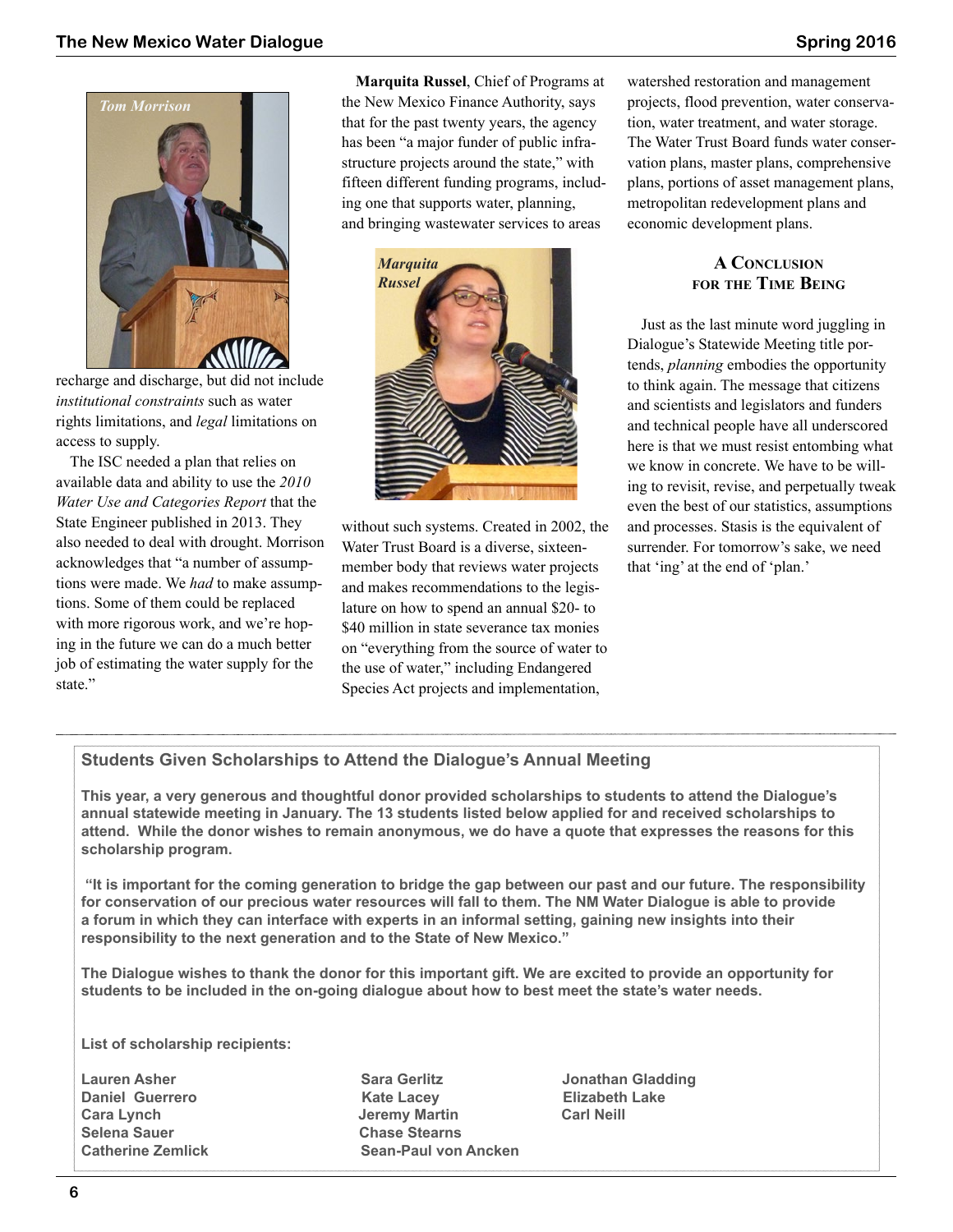# Two Studies Released Related to Climate Change in New Mexico

## **Interior Department Releases Report Underscoring Impacts of Climate Change on Western Water Resources**

The importance of water sustainability, the Department of the Interior and the Bureau of Reclamation released the SECURE Water Act utting the national spotlight on the importance of water sustainability, the Department of the Interior and the Bureau of Rec-[Report,](http://www.usbr.gov/climate/) a basin-by-basin report that characterizes the impacts of climate change and details adaptation strategies to better protect major river basins in the West that are fundamental to the health, economy, security and ecology of 17 Western states.

 "One of the greatest challenges we face is dealing with the impacts of climate change on our nation's water, which is really the lifeblood of our economy," said Interior's Deputy Secretary Michael L. Connor. "We need to continue to develop collaborative strategies across each river basin to ensure that our nation's water and power supplies, agricultural activities, ecosystems, and other resources all have sustainable paths forward." Water supply, quality and operations; hydropower; groundwater resources; flood control; recreation; and fish, wildlife and other ecological resources in the Western states remain at risk.

Specific projections include a temperature increase of 5-7 degrees Fahrenheit by the end of the century;

• a precipitation increase over the northwestern and north-central portions of the western United States and a decrease over the southwestern and south-central areas;

• a decrease for almost all of the April 1<sup>st</sup> snowpack, a standard benchmark measurement used to project river basin runoff; and

• a 7 to 27 percent decrease in April to July stream flow in several river basins, including the Colorado, the Rio Grande, and the San Joaquin.

• in the Rio Grande Basin, reduced snowpack and decreased runoff likely will result in less natural groundwater recharge. Additional decreases in groundwater levels are projected due to increased reliance on groundwater pumping.

"Reclamation, its customers and stakeholders have adapted to various climate conditions for more than 100 years," Bureau of Reclamation Commissioner Estevan López said. "Now changing climate is creating a greater challenge; but through collaboration and cooperation, we will work to ensure a sustainable and secure water supply now and into the future."

In addition, the Interior Department launched an online tool enabling the public to visualize the regional impacts and potential adaptation options. The tool allows users to check, by basin, how temperature, precipitation and snowpack are projected to be affected by climate change and how climate change may affect runoff and water supplies. The viewer can also check the projected flow of a river at specific points and times of the year and display adaptation options. SECURE Water Act Report, fact sheets on projected climate change impacts on the eight western river basins, and the visualization tool are available at [www.usbr.gov/climate/secure.](http://www.usbr.gov/climate/secure)

## **Confronting Climate Change in New Mexico: Preparing the state for a hotter, drier future**

The Union of Concerned<br>Scientists has issued a n<br>report highlighting how<br>Mexico will force a new path to Scientists has issued a new report highlighting how New Mexico will forge a new path to a resilient future. New Mexico is the sixth-fastest-warming state in the nation. Even if global efforts to reduce emissions succeed, the current levels of heat-trapping gases will cause the climate to continue to warm for decades, making it essential for New Mexico and its communities to build their resilience to the effects of climate change.

The future climate will change the availability of vital resources, making past investments obsolete, and testing the resourcefulness of New Mexico's people. New Mexico can survive and even thrive in this new world, but only if it takes the steps necessary to effectively manage and reduce the impacts of climate change and ensure the future security of the state and its residents. The report is available at [ucsusa.org/NewMexico-](http://ucsusa.org/NewMexicoClimateChange)[ClimateChange](http://ucsusa.org/NewMexicoClimateChange)

# Call to Action

Paula Garcia, Director of the NM Acequia Association is sending out the following Call to Action to all NM Union of Concerned Scientists members and advocates about the need for acequia resiliency funding:

Acequias are a model of adaptation to water scarcity in the Southwest and for generations have supported the culture and economy of New Mexico. At a time when climate change is projected to intensify drought, wildfire, and flooding, we should continue our support for acequias through investment in their infrastructure and governance. Acequias are making profound contributions to locally grown food, culture, and community and their survival is vital to the future of New Mexico.

We are asking Governor Susana Martinez and state policymakers to support acequias with a fair and equitable approach to funding that invests in their capacity to make New Mexico communities more resilient to extreme drought and flooding associated with climate change.